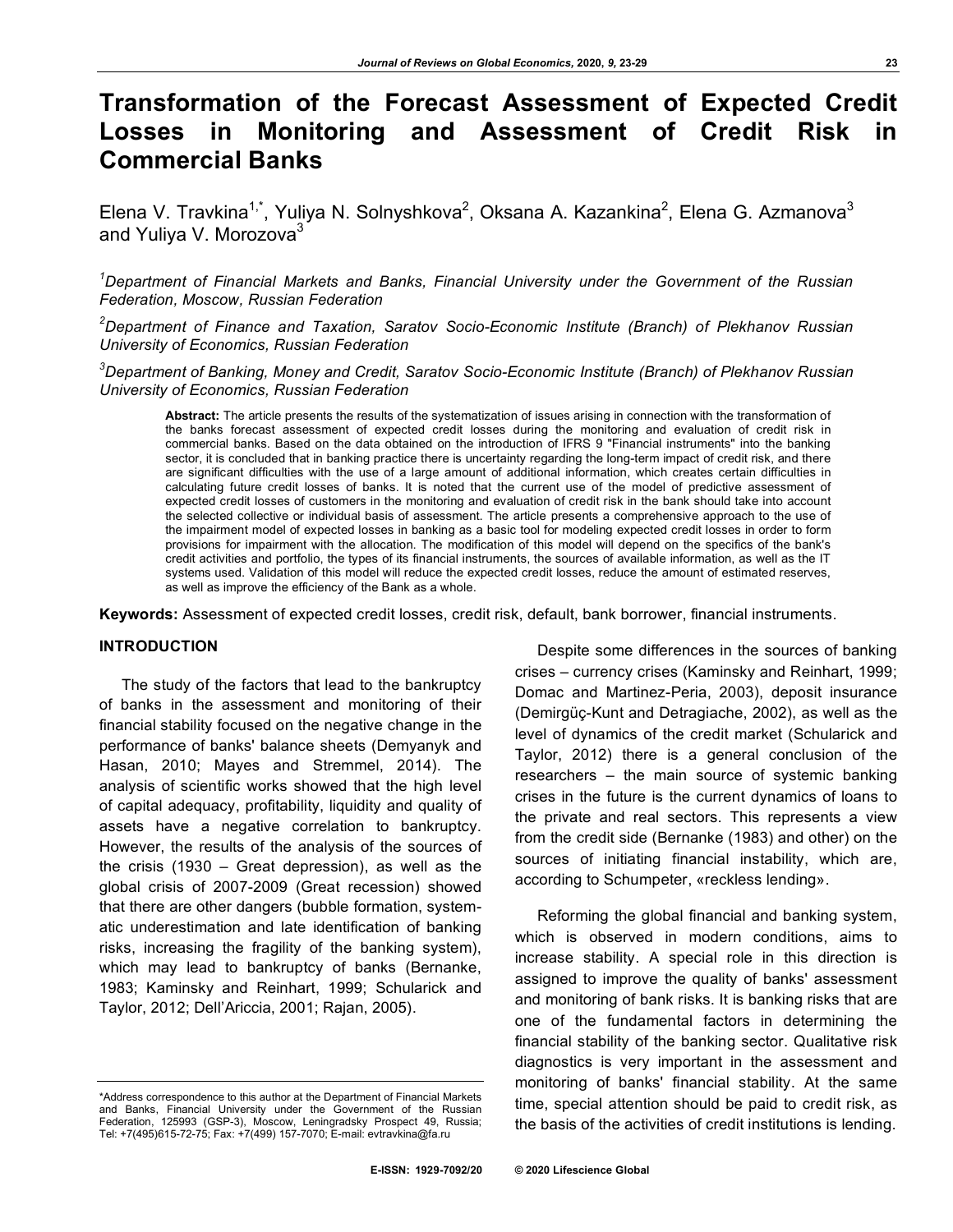#### **1. REASONS, CONTENT, INNOVATIONS AND RESULTS OF IFRS 9 «FINANCIAL INSTRUMENTS IMPLEMENTATION»**

The Financial Stability Board has a special role in the global financial market. This international organization monitors and develops recommendations for the sustainable functioning of the global financial system. The Financial Stability Board includes: countries G20; international financing institutions (BIS, IMF, OECD, World bank); international standard-setting institutions and other institutions (BCBS, CGFS, CPMI, IAIS, IASB, IOSCO).

In 2014 the Financial Stability Board released the version IFRS 9 «Financial instruments» and replaced thereby IAS 39 «Financial instruments: recognition and measurement». The new standard contains the following modified requirements:

1. The recognition and valuation of assets allocated to some category (measured at amortized cost (АС), at fair value through changes in other comprehensive approach (FVOCI), as well as its reflection in profit or loss (FVTPL). The basis of modern classification of assets is based on the business model, which is used to manage financial assets in the analysis of the flow of monetary assets reflected in the loan agreement.

- 2. Accounting for impairment and derecognition of financial instruments – occurs on the basis of the loss model, with a dual approach of valuation: expected losses within 12 months (stage 1) and throughout the financial asset (stage 2 and stage 3) (see Figure **1**).
- 3. When hedging is taken into account, there is a convergence with asset management.

According to the results of the fourth Ernst & Young Global Limited (EY) study (Ernst & Young «Research questions impairment according to IFRS 9, the characteristic for banking sector», 2018) on impairment according to IFRS 9 for the banking sector (this study was based on the experience of 20 leading world-class banks), the following results were justified:

- the impact on impairment provisions is not as significant as expected;
- when using multiple scenarios, there is convergence;
- crystallization of the most effective practices in the context of stress testing;
- uncertainty remains regarding the long-term impact of credit risk;
- the programs of making changes were extended for a longer period of time than expected;



Deterioration in credit quality after primary identification



**Figure 1:** Model of expected losses in accordance with IFRS 9 «Financial instruments».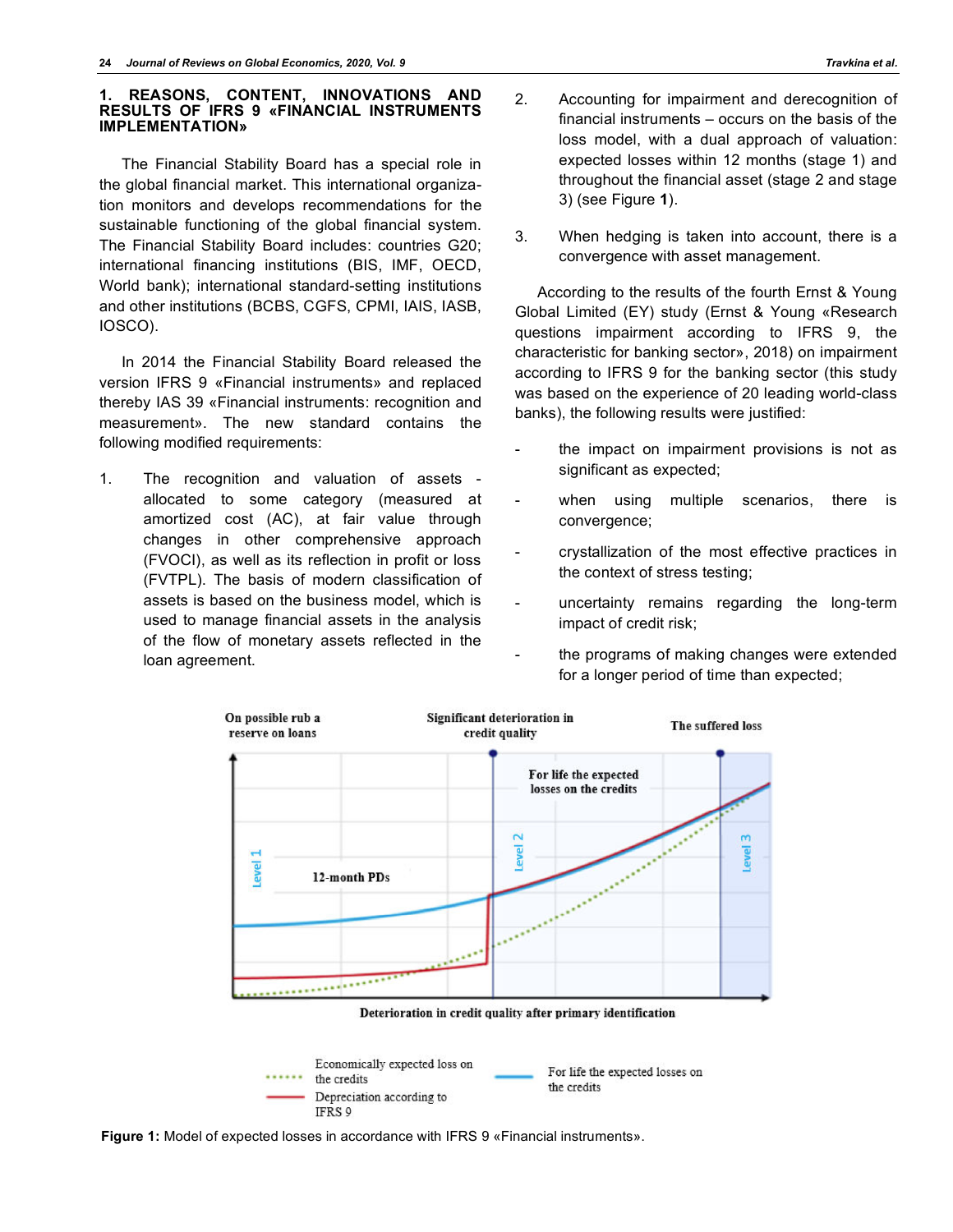- there are difficulties with the introduction of a large amount of additional data on risks and financial data, processes and controls in the business;
- there is an underestimation of the volume of changes for data, systems, quantitative models, processes and control systems in financial institutions in the calculation of future credit losses.

Under modern conditions, one of the important features of the new standard IFRS 9 in assessing the expected credit losses of customers is to take into account the forecast macroeconomic information on its activities. Risk assessment by banks point in time based on the current level of losses, it is ineffective. In this case, the possible future deterioration of the financial condition of the borrower in the implementation of negative risk factors is not taken into account. The implementation of IFRS 9 «Financial instrument» с 1 January 2018 partially solves this problem. According to the new standard, the probability of default of the borrower is calculated taking into account the macroeconomic forecast when assessing the expected credit losses of customers. Let us consider in more detail the transformation in the assessment and monitoring of credit risks.

#### **2. THE MODEL OF PREDICTIVE ASSESSMENT OF EXPECTED CREDIT LOSSES OF CUSTOMERS IN THE MONITORING AND EVALUATION OF CREDIT RISK**

The very idea of forward-looking expected credit losses of customers in the monitoring and evaluation of the credit risk was embedded by the Financial Stability Board in 2014. This was a response to the global financial crisis in 2008.

In order to When account for impairment and derecognition of financial instruments under modern conditions, banks should use an impairment model that is based not on losses incurred, but on expected losses.

An independent estimate of expected credit losses should include a probability-weighted amount that, when accounting for the time value of money, is determined based on an estimate of the range of all possible outcomes.

In addition, when assessing expected credit losses, banks should use reasonable and reliable information on past, current and future risk factors.

According to the content of the standard IFRS 9 expected credit losses are the weighted average of credit losses, which is calculated by using the respective risks of default as weighting factors. At the same time, it is not mandatory to evaluate each possible forecast scenario. It is necessary to assess the risk and probability of credit losses, even if this probability is insignificant.

The content of the model will vary depending on whether the assessment is carried out on a collective or individual basis.

### **2.1. Impairment Model of Expected Losses on a Collective Basis**

The use of collective assessment by banks in the impairment model of expected losses implies the following basic conditions:

- 1. Financial instruments should be combined in accordance with the principle of homogeneity of credit risk in order to model the expected credit losses, as well as to distribute loans by stages of issuance.
- 2. The inability to carry out risk revaluation for each financial instrument that is included in a homogeneous portfolio.
- 3. Implementation of risk management for homogeneous loans is carried out on an aggregate basis.
- 4. Financial assets should be assessed on a collective basis, with insufficient information for evaluation on a case-by-case basis.

The expected loss impairment model should be a fundamental tool for banks to model expected credit losses in the event of default for the formation of impairment reserves on a collective basis in accordance with the requirements of IFRS 9 and at the same time contain the following main elements:

- assessment and monitoring of the risk structure of the loan portfolio depending on the level of credit risk since its initial detection;
- assessment of the risk of default (PD-Probability of default);
- determining the level of loss in case of default (LGD-Loss Given Default);
- modeling of the measure of credit requirements, is subject to the risk of default (EAD-Exposure at default);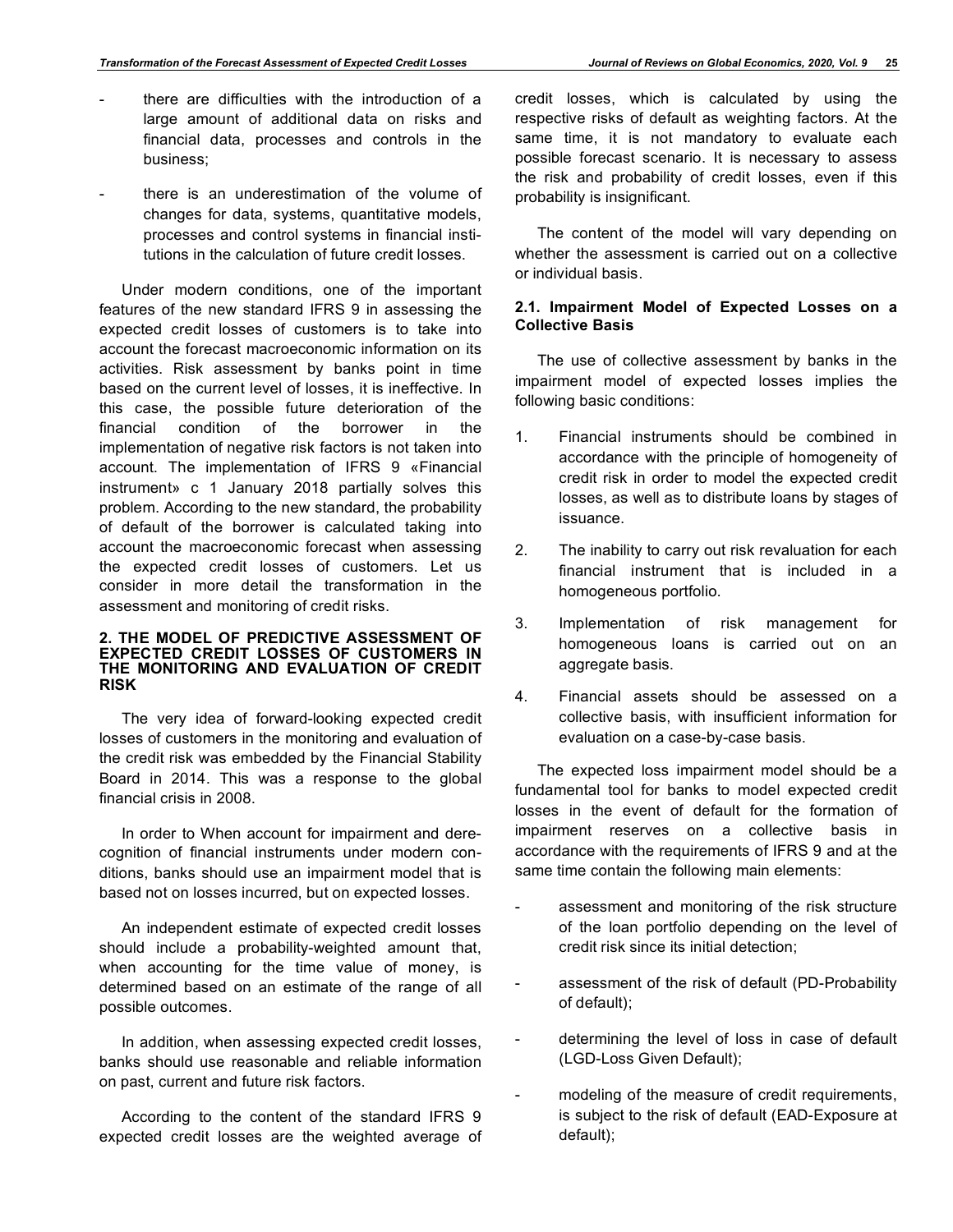- determination of expected credit losses (ECL-Expected credit losses).

## **2.2. Impairment Model of Expected Losses on an Individual Basis**

Banks' use of individual valuation in the impairment model of expected losses implies the presence of atypical instruments that cannot be attributed to a certain homogeneous portfolio.

The impairment model for expected impairment losses on a case-by-case basis depends on the characteristics of individual borrowers (or selected groups of borrowers) that need to be assessed and monitored on a case-by-case basis when deciding which model to use. In this case, when you select a model, you can use:

- the model for calculating the internal rating, which is based on the construction of internal credit rating to assess the probability of bankruptcy of the borrower;
- model for calculating the external rating, which is based on an assessment of the probability of default of the borrower on the basis of external credit ratings;
- cash flow analysis model, which is based on the analysis of the borrower's cash flow forecast to assess its creditworthiness;
- Black-Cox model, which is based on a forecast assessment of market quotations of shares of the borrower, which reflect its financial condition and risks.

#### **2.3. Algorithm of Accounting for Forecast Macroeconomic Information when using Models of Impairment of Expected Losses in the Bank**

 When commercial banks use impairment models for expected impairment losses on a collective or individual basis, it is very important to take into account forecast macroeconomic information.

In this direction, we can distinguish the following algorithm for accounting for forecast macroeconomic information when using models of impairment of expected losses in the bank:

- 1. To determine the number of macroeconomic indicators which have a significant impact on the valuation of a financial instrument, and these indicators should be consistent for all portfolios, the modelling steps and internal processes of the bank.
- 2. Assess the adequacy of the macroeconomic forecast information used.
- 3. To use in the implementation of predictive macroeconomic data weighted by the likelihood of macroeconomic scenario. Their number and probability of evaluation will vary depending on the dynamics of financial stability of the bank, as well as on internal and external macroeconomic forecasts.

## **3. RISK ASSESSMENT OF DEFAULT**

There are two types of PD to calculate the expected credit losses (ECL):

## **Table 1: Basic Approaches of Modeling the Probability of Defaults**

| Model name                                      | Content                                                                                                                                                                                                                                                                                                                                                                      | <b>Application possibility</b>                                                                    |
|-------------------------------------------------|------------------------------------------------------------------------------------------------------------------------------------------------------------------------------------------------------------------------------------------------------------------------------------------------------------------------------------------------------------------------------|---------------------------------------------------------------------------------------------------|
| New complex models                              | - includes all sources of key risks;<br>- take into account the forecasted potential of key risks;<br>- risk indicators, they are identified in the implementation of their<br>calibration using historical information throughout the period of<br>time:<br>- coefficients which are necessary for carrying out monitoring<br>and an assessment of credit are applied risk. | In case there is sufficient historical<br>information during the corresponding<br>period of time. |
| Comparative analysis                            | - internal benchmarking to a similar portfolio is used;<br>- the level of segmentation is reduced;<br>- external ratings and external bench- marking are used.                                                                                                                                                                                                               | In case there is insufficient historical data<br>for a certain portfolio.                         |
| Modification of collective<br>assessment models | - component loss methods (vintage analysis and Markov chains)<br>are used;<br>- loss factors are used.                                                                                                                                                                                                                                                                       | Compliance of these models with the basic<br>requirements of IFRS 9 must be justified.            |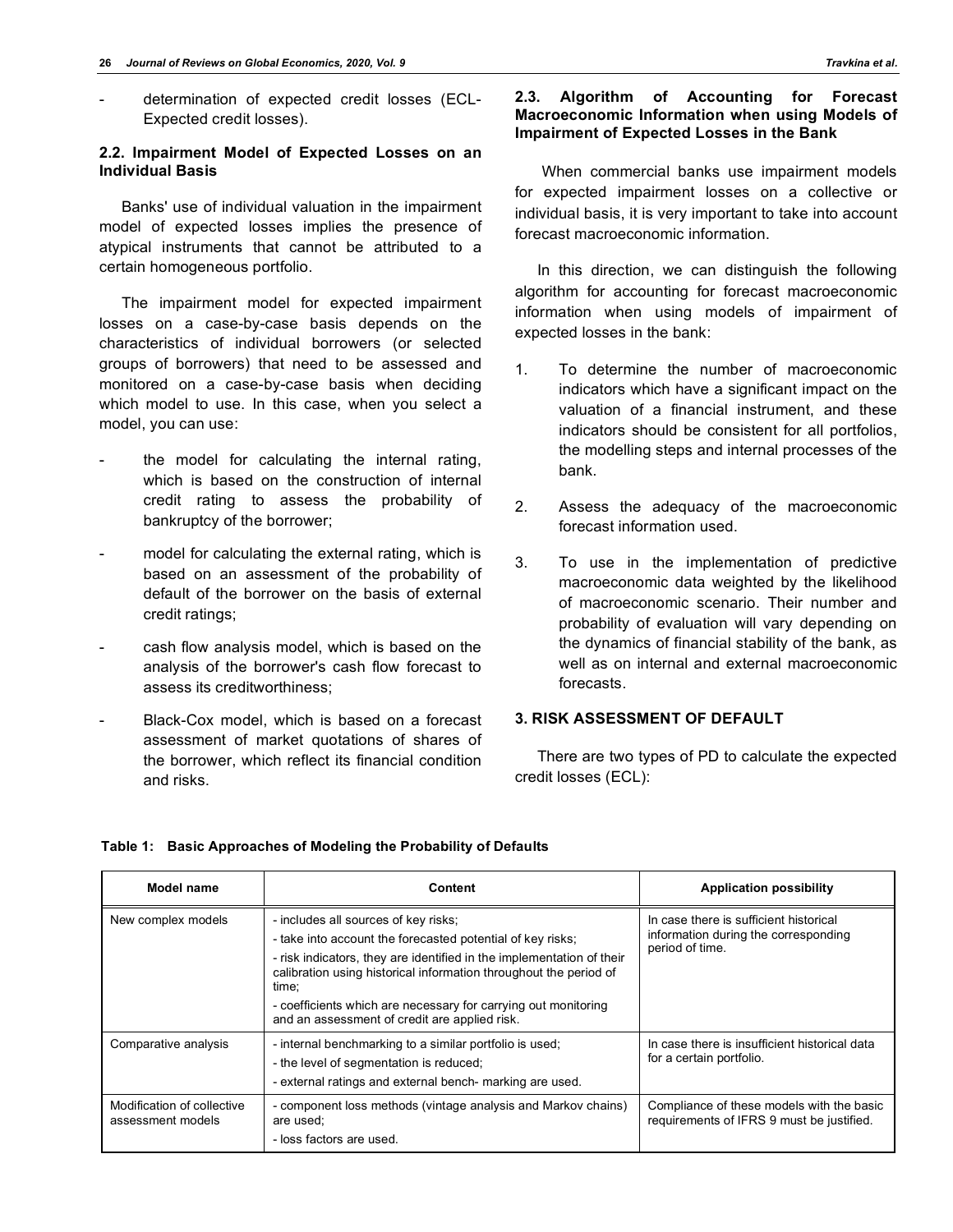- 12-month  $PDs this$  is the estimated probability of default occurring during the 12-month period following the reporting date or during the remaining period of validity of financial instruments, if it is less than 12-month;
- lifetime PDs this is the estimated probability of default during the remaining term of the financial instrument, which is used to calculate the expected credit losses for financial instruments classified in stages 2 and 3 as at the reporting date.

The main approaches of modeling the probability of defaults are reflected in Table **1**.

It should be noted that special attention in the use of impairment models of expected losses in banks is paid to the assessment of the risk of default (PD-Probability of default). According to IFRS 9, this assessment should be objective.

# **4. CALCULATION OF LOSSES IN CASE OF DEFAULT**

The indicator Loss Given Default reflects the amount of losses incurred by the bank in case of default. This indicator is supposed to be a constant and the following basic methods are used for its calculation:

- modeling is used to calculate the LGD indicator expected cash flows;
- for calculating the LGD used statistical regression-based on historical LGD and its object characteristics;
- for estimating Implied LGD used market prices of non-default loans or bonds.

#### **5. MODELING OF THE MEASURE OF CREDIT REQUIREMENTS, WHICH IS EXPOSED TO THE RISK OF DEFAULT AND THE CALCULATION OF EXPECTED CREDIT LOSSES**

Exposure at default represents the total amount of debt that is exposed to the risk of an impairment event. This indicator can be calculated using the migration matrix method or the Roll Rate.

The expected credit losses indicator reflects the value of all amounts of cash shortage in case of default during the entire period of use of the financial instrument. The calculation of this indicator will depend on the choice of methods of calculation of indicators PD, LGD and EAD.

## **6. VALIDATION OF THE EXPECTED LOSS IMPAIRMENT MODEL AND OPTIMIZATION OF THE EXPECTED CREDIT LOSS CALCULATION**

Under current conditions, the main activity of banks to implement IFRS 9 is completed. At the same time, banks should know exactly how well their model of impairment of expected losses works and how correctly it determines the expected credit losses.

Among the main tools that allow to optimize the volume of estimated reserves for expected credit losses can be identified validation. The use of this instrument is a mandatory condition that guarantees the bank maximum efficiency. Moreover, validation should be independent, which can be provided by the bank itself (internal validation) or by independent experts (external validation) (see Table **2**).

For internal validation of the expected loss impairment model, we can propose a generalizing algorithm for its implementation, which banks can use in their practice (see Figure **2**).

| <b>Types of validation</b>                                           | <b>Subjects of validation</b>                                                                                                                                                                  | Advantage                                                                                                                                                                                                                                                         |
|----------------------------------------------------------------------|------------------------------------------------------------------------------------------------------------------------------------------------------------------------------------------------|-------------------------------------------------------------------------------------------------------------------------------------------------------------------------------------------------------------------------------------------------------------------|
| Internal validation                                                  | - validation department created in the bank;<br>- monitoring and validation group IFRS 9, which is<br>not linked to other units and reports directly to the<br>head of the bank or his deputy. | - complexity, which involves the analysis of the<br>methodology underlying the model, quality assessment and<br>testing of the model, as well as evaluation of the results<br>obtained by validation;<br>- timeliness of macroeconomic forecasts and information. |
| External                                                             | - consulting company;                                                                                                                                                                          | - high speed in obtaining the desired result:                                                                                                                                                                                                                     |
| validation<br>- independent auditor;<br>- other independent experts. | - use of the entire spectrum of accumulated external<br>expertise;                                                                                                                             |                                                                                                                                                                                                                                                                   |
|                                                                      |                                                                                                                                                                                                | - receiving targeted recommendations not only from the<br>position of all the control procedures, but also taking into<br>account the optimization of the approach used.                                                                                          |

**Table 2: Types of Validation of the Expected Loss Impairment Model**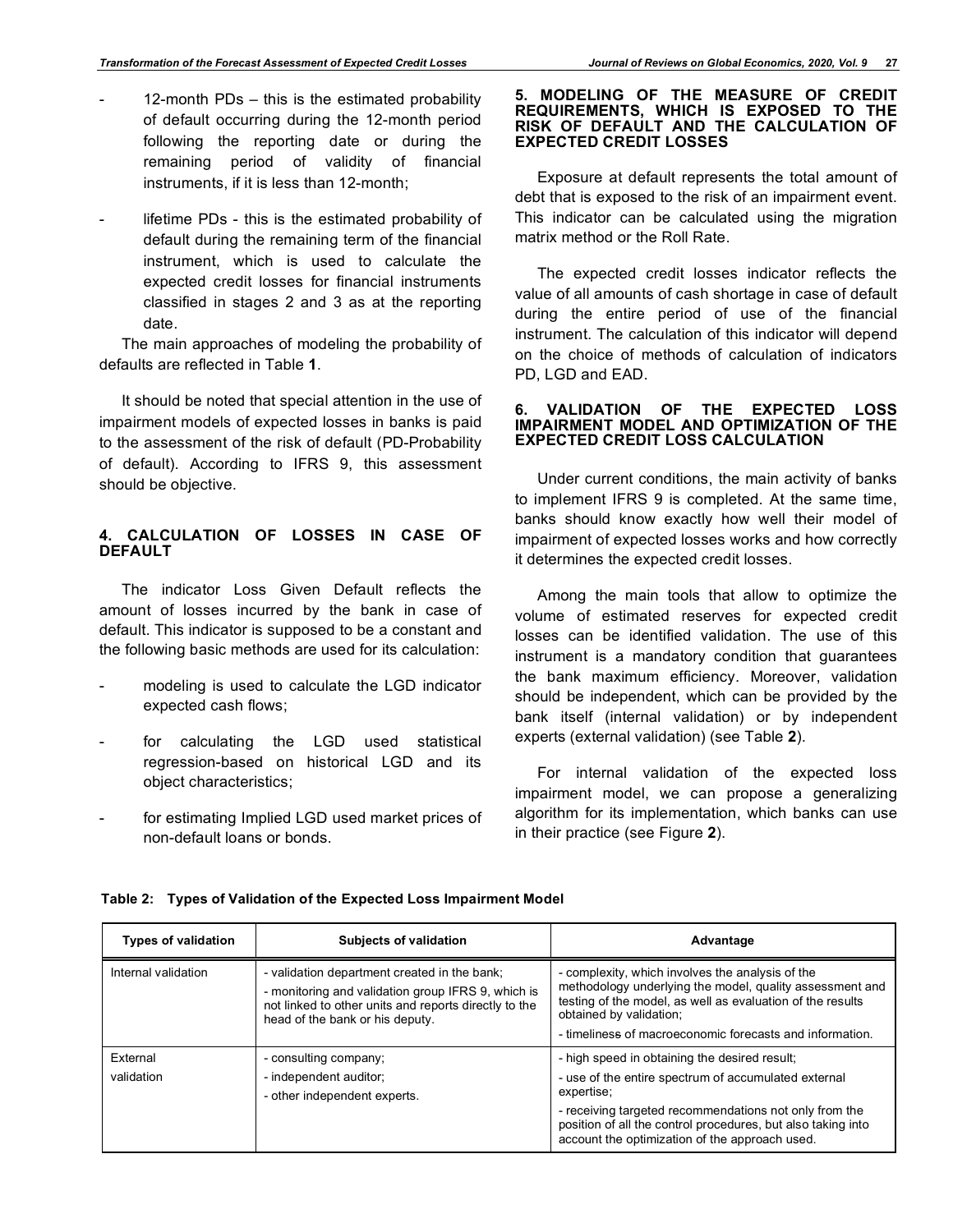

**Figure 2:** Algorithm of key stages of internal validation of the expected loss impairment model.

Despite the type of validation used in the bank, the main results of its implementation should be:

- compliance of the bank's impairment model of expected losses with the impairment model of expected losses with all IFRS 9 requirements established in this area;
- qualitative and quantitative assessment of the composition, characteristics and quality of the model used for its predictive ability;
- if necessary, recommendations for adjusting the model used in the bank, as well as detailed conclusions about the correctness of its initial construction, which arise when using it.

#### **7. OPTIMIZATION OF THE USE OF THE EXPECTED LOSS IMPAIRMENT MODEL AND CALCULATION OF EXPECTED CREDIT LOSSES**

After validation of the impairment models of expected losses and optimization of the calculation of expected credit losses, banks need to optimize it. At the same time, it is necessary to use the best international practices, advanced expert statistical tools and developed methodology. However, this optimization should meet the requirements of the regulator of the banking system of the respective country. The result of successful optimization of the models will be demonstrated in reducing the expected

credit losses, reducing the volume of formed estimated reserves, which will increase the efficiency of the bank as a whole. Also, optimization of expected loss impairment models and optimization of expected credit loss calculation will help to improve its quality and turn it into a transparent, flexible and most effective tool for credit risk assessment and business development.

## **CONCLUSION**

In the global financial market, the banking community pays special attention to the quality of assessment and monitoring of bank risks. Since 1 January 2018 in the activities of banks that use in practice the standard IFRS 9 "Financial instruments" in the area of evaluation and calculation of the impairment expected credit losses, have been significant transformation processes. The main concern is the problem of practical assessment and calculation of impairment of expected credit losses.

The effectiveness of the bank's credit assessment and monitoring will depend to a large extent on the quality of the impairment model used, on the methods of calculation of PD, LGD and EAD, as well as on timely and adequate forecast macroeconomic information in assessing the expected credit losses of customers. The chosen modification of the model in the bank will depend on the specifics of the bank's credit activities and portfolio, the types of its financial